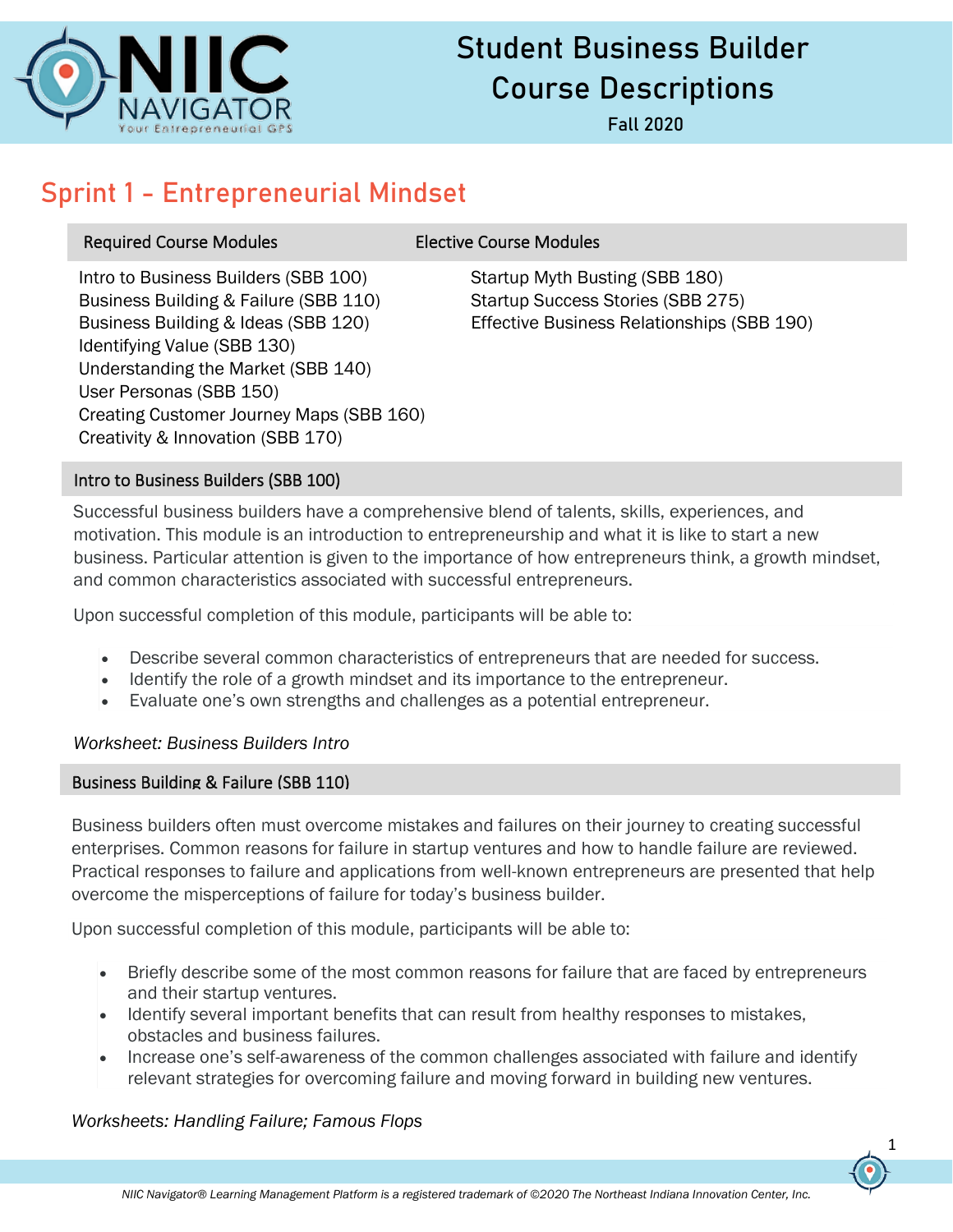#### Business Building & Ideas (SBB 120)

Business builders seek solutions to problems and explore new opportunities in their business ventures. An overview of the varied and numerous roles required of entrepreneurs are presented. Common skills necessary for new business success are also reviewed. Other key topics include sources of opportunities, idea(s) on a napkin, and common causes of new business failure.

Upon successful completion of this module, participants will be able to:

- Recognize the most common skills required for any entrepreneur.
- Discuss some of the typical reasons why new businesses fail and what to watch for as an entrepreneur.
- Describe a new business idea using the idea(s) on a napkin technique.

#### *Worksheet: Idea on a Napkin*

#### Identifying Value (SBB 130)

New business ventures need to provide value for future sustainability. The foundation for the entrepreneur's startup business – and its ultimate success – is the value proposition. Key topics include how value is viewed from the customer's perspective, how value can be created, and the design of the value proposition statement.

Upon successful completion of this module, participants will be able to:

- Discuss the concept of value proposition and its importance to a startup business.
- Describe how value is created for customers.
- Create an effective value proposition statement for a startup business.

#### *Worksheet: Identifying Value*

#### Understanding the Market (SBB 140)

Accurate and reliable market information is important to making good business decisions. The committed entrepreneur frequently develops important insights as the result of effective research used in building a business. Particular attention is given to understanding competitors and their market offerings. Common research techniques are identified, including useful data collection methods and the importance of asking the right questions.

Upon successful completion of this module, participants will be able to:

- Identify the role of research in building a new business.
- List common research methods used by entrepreneurs early in the business building process.
- Apply effective research methods in a startup business situation.

### *Worksheets: Business Research Plan; Competitor Assessment; Product Comparison*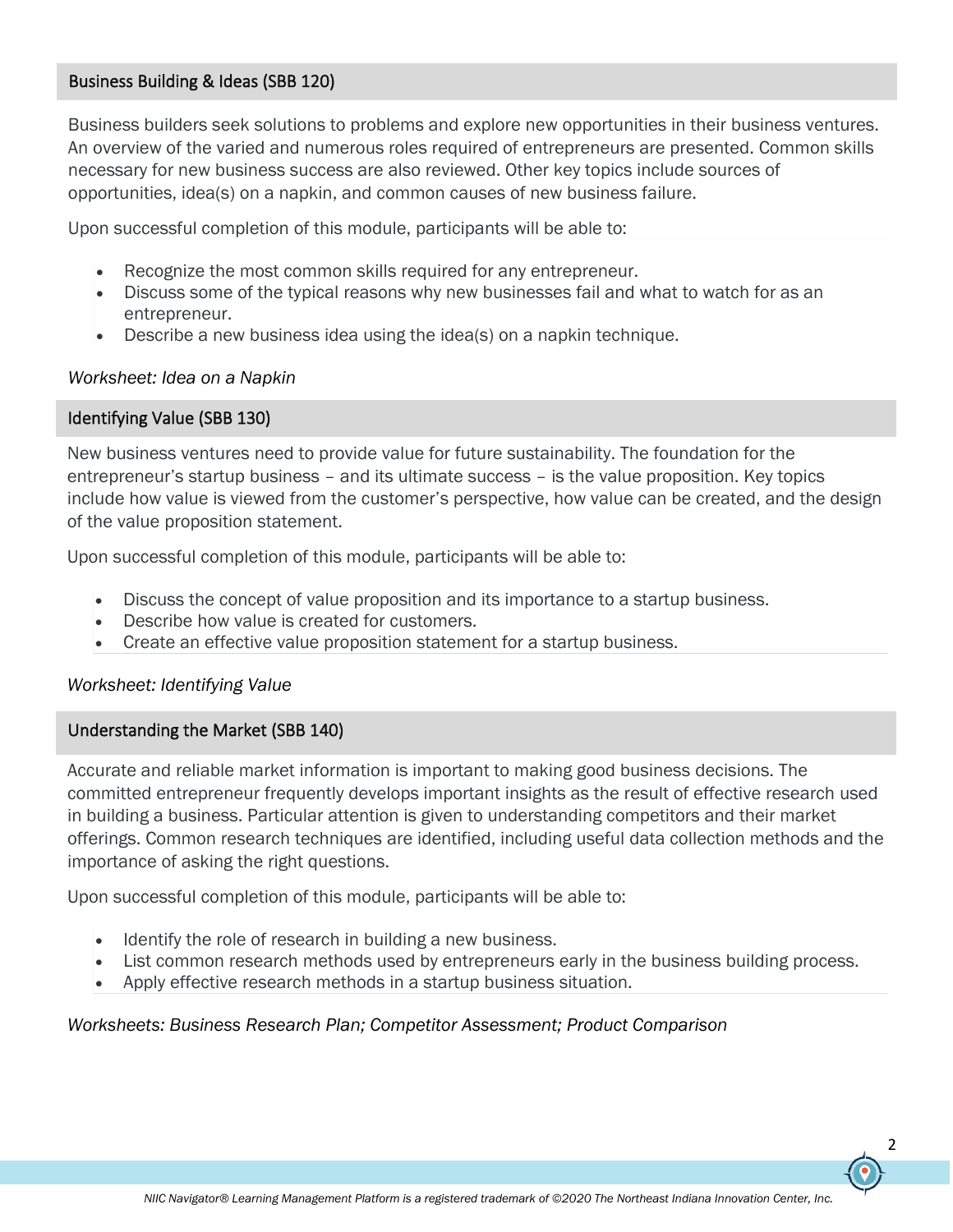#### User Personas (SBB 150)

User personas are developed to represent one or more market segments that are of specific interest to startup ventures and their entrepreneurs. The processes involved in creating effective user personas and their uses in business building are reviewed. Several templates and experiences are utilized in the design of user personas and provide relevant applications for the entrepreneur.

Upon successful completion of this module, participants will be able to:

- Describe the process of developing user personas and their role for entrepreneurs and business building.
- Identify several consumer insights and behaviors that are applied in designing user personas.
- Develop clear and concise user personas that can be effectively used in a startup business or new venture.

#### *Worksheets: Business Customer Persona; Customer Persona*

#### Creating Customer Journey Maps (SBB 160)

The Customer Journey Map is an effective, visual technique to describe the customer experience for a startup venture. Journey maps help stakeholders understand customers' behaviors, thoughts and feelings during different touchpoints of their experiences. The Customer Journey Map includes several important factors, including customer needs, thoughts, primary barriers, touchpoints, emotions, and opportunities for improvement for startup business builders.

Upon successful completion of this module, participants will be able to:

- Briefly discuss the importance of Customer Journey Maps and their role in describing the customer experience, perceptions and reactions to products and services of a startup venture
- Identify how Customer Journey Maps assist business builders in recognizing new opportunities and service gaps in meeting customer needs and strengthening customer attraction and retention rates.
- Develop an effective Customer Journey Map with applications for startup business builders.

*Worksheet: Customer Journey Map*

# *"If you can dream it, you can do it."*

Walt Disney

3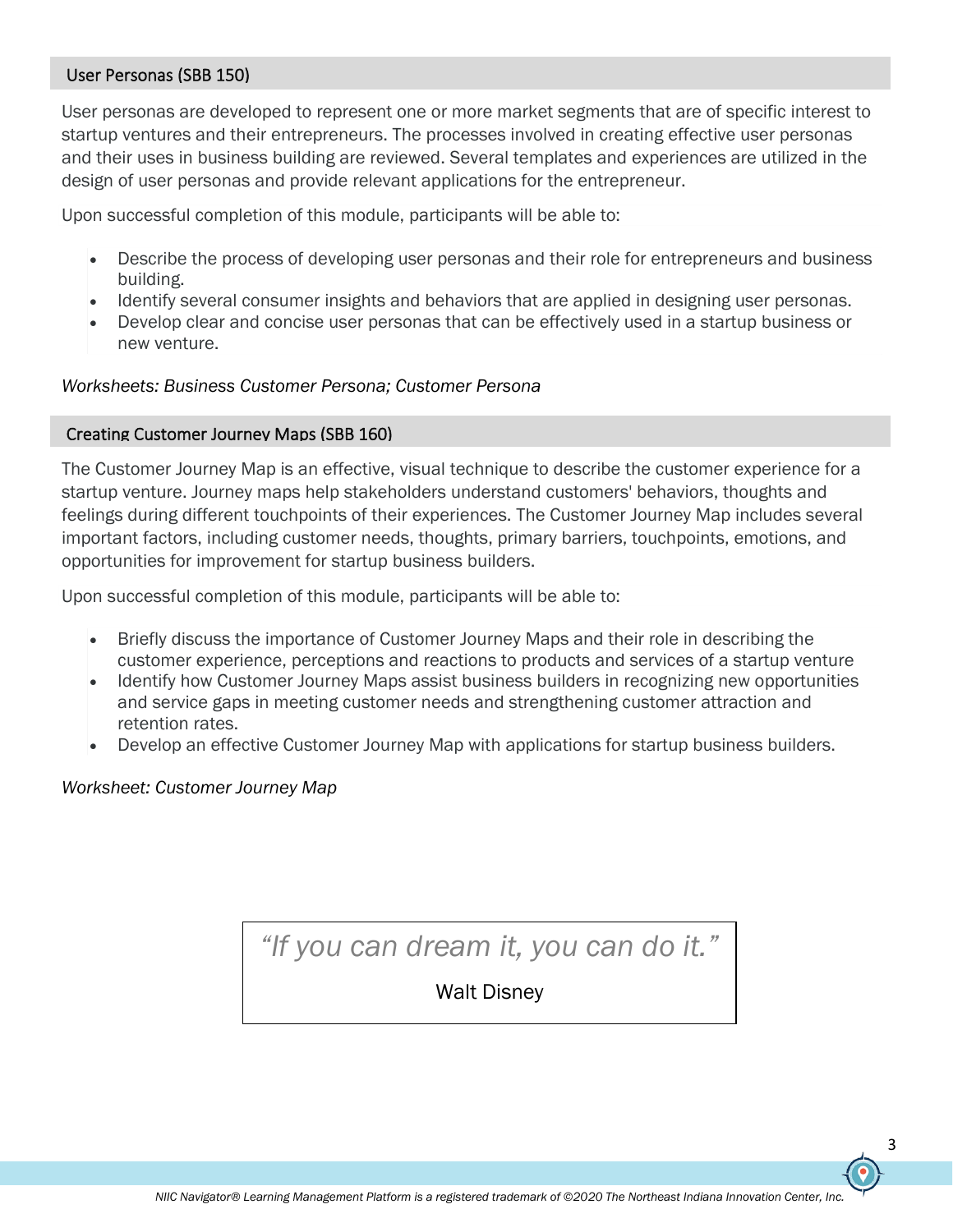# Creativity & Innovation (SBB 170)

Creativity is an important aspect of new business ventures and contributes to future success and market differentiation. The role of creativity and methods for generating ideas for new business builders are highlighted. Several practical brainstorming techniques and applications are presented that help with idea generation for startup businesses.

Upon successful completion of this module, participants will be able to:

- Briefly discuss the importance of idea generation and business creativity for entrepreneurs and their startup ventures.
- Identify several characteristics associated with creating good ideas and common sources for boosting creativity for business builders in their efforts.
- Apply several effective creative and brainstorming methods to generate new ideas for a business venture or problem to be solved.

### *Worksheets: Random Input; Role Playing; SCAMPER; Six Thinking Hats*

### Startup Myth Busting (SBB 180)

There are several common myths associated with startup ventures and their entrepreneurs. Many apparent obstacles to new business builders and the meanings and perceptions behind the myths are identified. Several practical responses and applications are presented that help overcome the misperceptions and hurdles for the entrepreneur.

Upon successful completion of this module, participants will be able to:

- Briefly describe some of the most common myths associated with entrepreneurs and their startup ventures.
- Identify several business insights that are useful in overcoming obstacles and misperceptions of entrepreneurs and their efforts.
- Increase one's own awareness of the common challenges associated with entrepreneurism and identify hurdles that are most relevant personally and professionally.

### *Worksheet: Busting Startup Myths*

#### Startup Success Stories (SBB 185)

Business builders can learn from the experiences of others. This module highlights the experiences of several successful entrepreneurs and their startup ventures. Key observations and lessons learned by business builders are emphasized. Specific attention is given to practical advice and suggestions for new entrepreneurs.

Upon successful completion of this module, participants will be able to:

- Briefly describe several successful entrepreneurs and their startup ventures.
- Identify various business insights and their importance to the entrepreneur.
- Review common strengths and challenges of a potential entrepreneur.

#### *Worksheet: Success & Lessons Learned*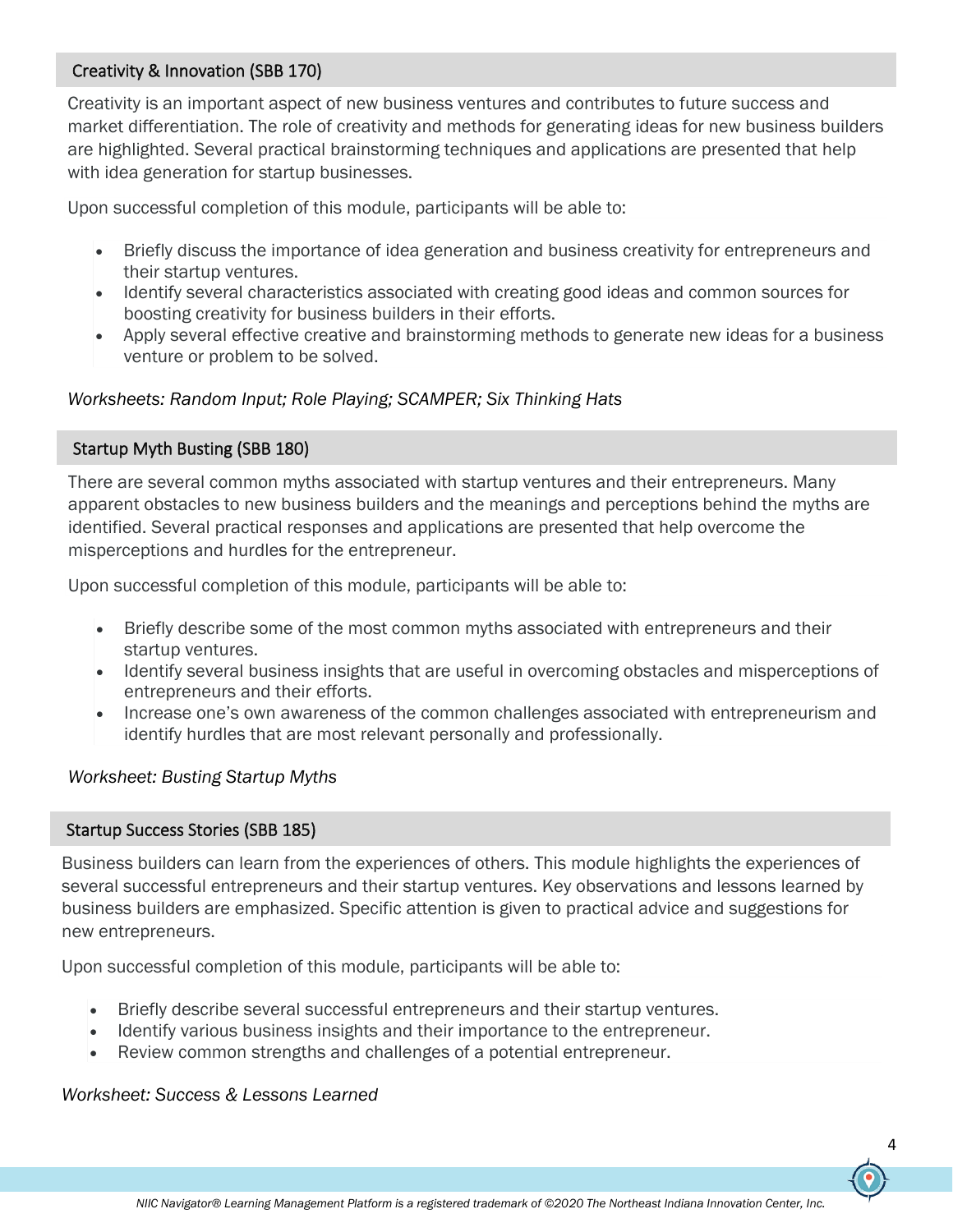# Effective Business Relationships (SBB 190)

Business builders improve their startup ventures by developing and strengthening business relationships. Relationships with other owners, suppliers, key customers, distributors, professional services, other competitors, and even staff members are important to entrepreneurs in building sustainability. Specific applications focus on effective business relationships with suppliers and strategic account management.

Upon successful completion of this module, participants will be able to:

- Identify and effectively apply best practices in developing and maintaining value-based relationships in startup business ventures.
- Discuss the importance and role of productive relationships with business suppliers and key customers.
- Develop effective plans to assess and manage key suppliers and strategic customer accounts for startup business builders.

*Worksheets: Supplier Evaluation; Strategic Account Planning*

*"Failure is an option here. If things are not failing, you are not innovating enough."*

Elon Musk

*"If you do things without knowing how they have always been done, you're guaranteed to do them differently."*

Sara Blakely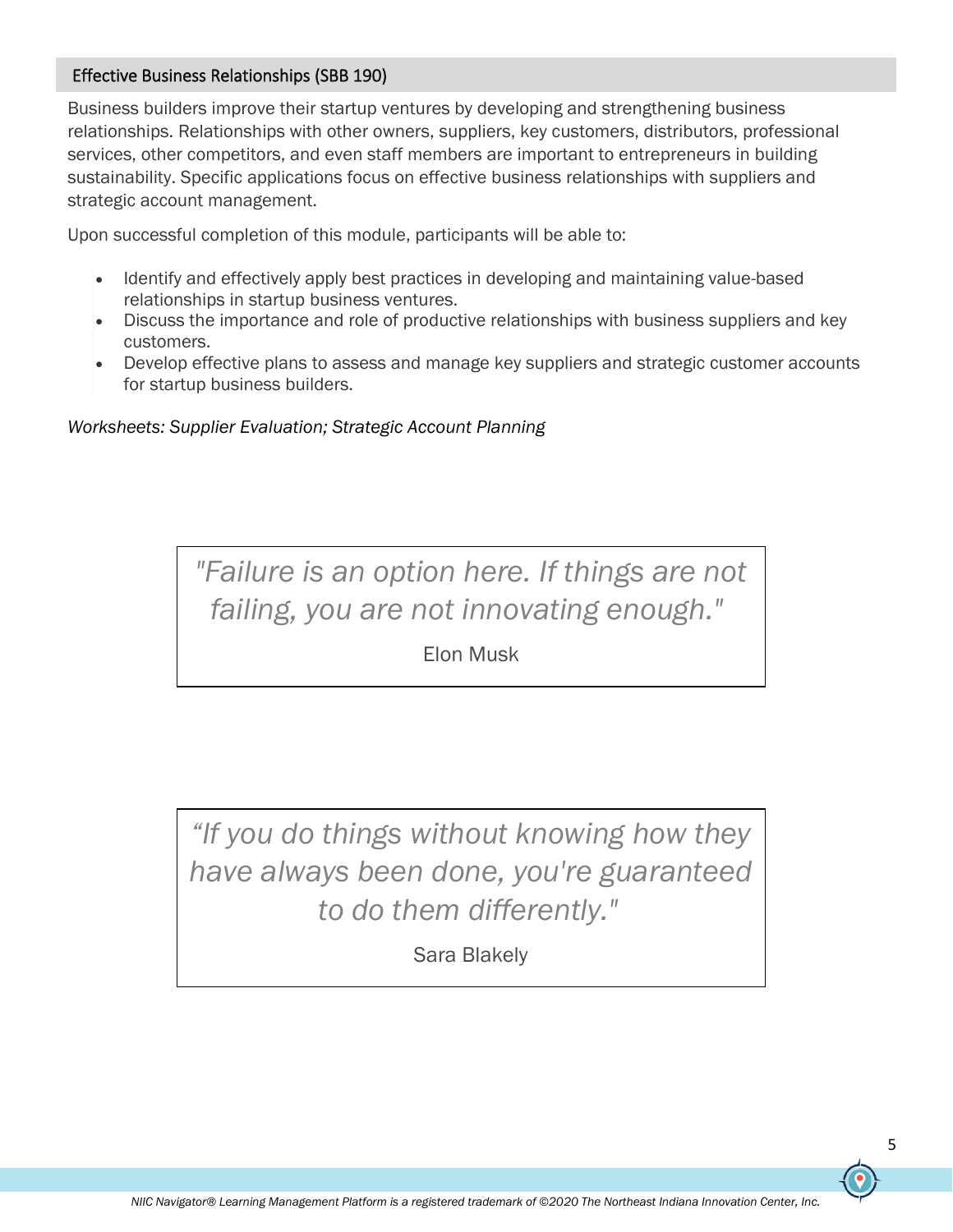# Sprint 2 - Validation

| <b>Required Course Modules</b>                                                                                                                                                                                                      | <b>Elective Course Modules</b>                                                                                                                                       |
|-------------------------------------------------------------------------------------------------------------------------------------------------------------------------------------------------------------------------------------|----------------------------------------------------------------------------------------------------------------------------------------------------------------------|
| Problem - Solution Fit (SBB 200)<br><b>Customer Validation (SBB 210)</b><br>Minimum Viable Product (SBB 220)<br>Building for Success (SBB 230)<br>Startup Finances (SBB 240)<br>New Venture Pitch (SBB 250)<br>Next Steps (SBB 260) | Banks & Entrepreneurs (SBB 270)<br>Finances - Bootstrapping (SBB 275)<br>Finances - Angel Investors (SBB 280)<br>Creating Exceptional Customer Experiences (SBB 290) |

#### Problem – Solution Fit (SBB 200)

The beginning phases for many business builders is to recognize that a problem exists and consider potential solutions. Solving the right problem is a key to success, as the entrepreneur must work to better understand problems and be better equipped to handle them. Applications of problem – solution practices focus on problem identification, problem validation, and the problem-solution fit.

Upon successful completion of this module, participants will be able to:

- Examine the role of problem identification and customer pain points.
- Review several marketplace experiences of problems identified and their solutions.
- Develop problem-solution applications as the basis of unique value propositions.

### *Worksheets: Problem – Solution Fit; Problem – Solution Fit Canvas*

### Customer Validation (SBB 210)

Business builders improve their startup ventures by completing customer validation of product and idea concepts. An overview of the role of customer validation and highlights of common methods used when interviewing customers are featured. Specific applications focus on how to complete effective validation interviews and several common mistakes to avoid during the process.

Upon successful completion of this module, participants will be able to:

- Discuss the importance of customer validation interviews and their role in creating a new business venture or product concept.
- Develop effective interview methods and key questions used during customer validation.
- Apply proven customer validation practices to a new business venture or product concept and provide a meaningful interpretation of the study results.

*Worksheets: Customer Validation Interviewing Plan; Validation Interview Questions*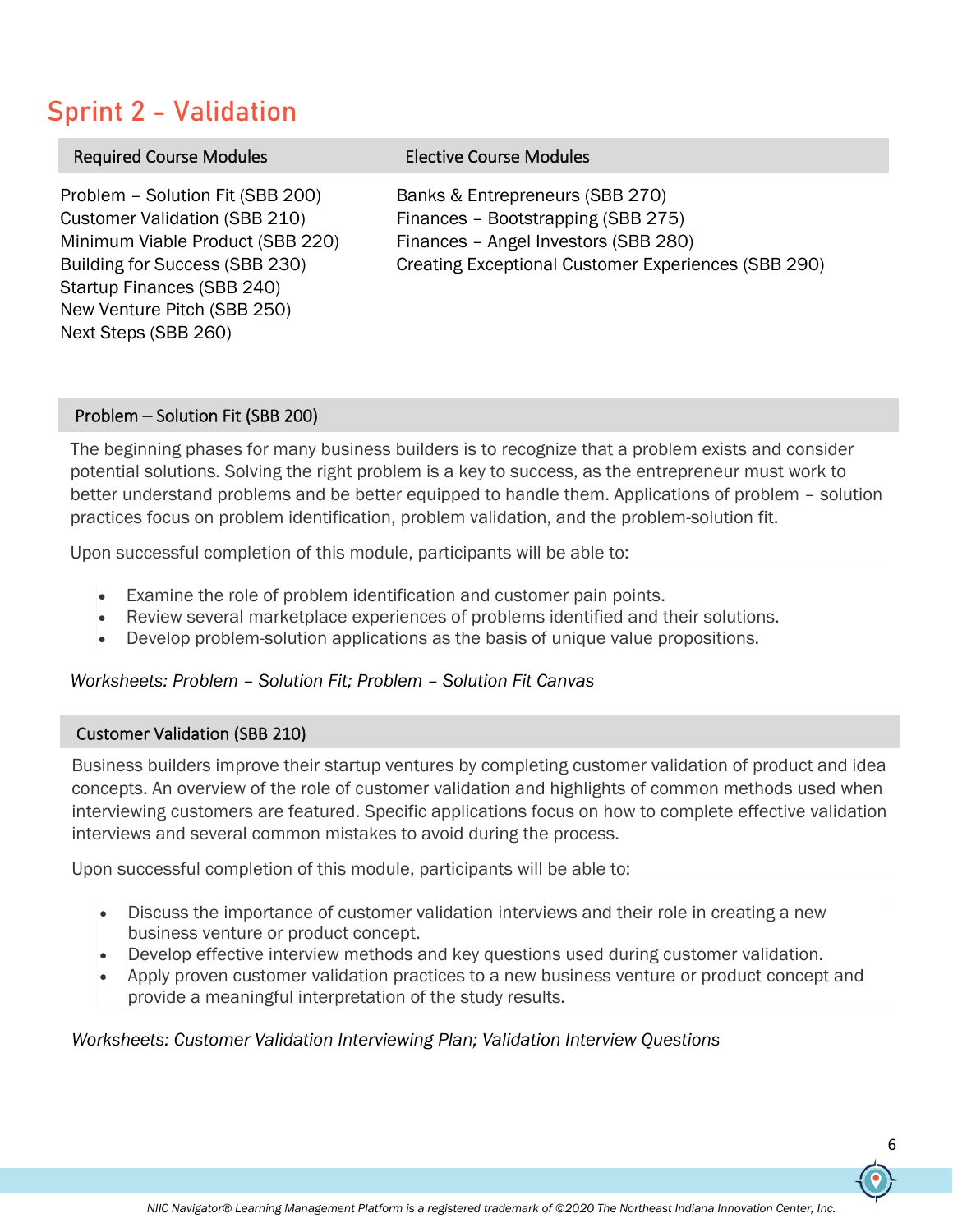# Minimum Viable Products (SBB 220)

Minimum viable products (MVP), or prototypes, are useful in obtaining initial reactions from potential customers regarding products and concepts. Thus, minimum viable products provide critical insights that lead to new ventures launching successful market offerings. Areas of focus and applications include best practices in the MVP process, common mistakes to avoid, and practical examples from several business sectors.

Upon successful completion of this module, participants will be able to:

- Identify and effectively use best practices in developing a reliable minimum viable product (MVP) process.
- Discuss the value of MVPs and their importance in reducing both the market risks and the resources required for product launch.
- Complete a reliable and efficient MVP plan to help determine customer reactions to a proposed prototype and its features.

#### *Worksheet: Minimum Viable Products Plan*

#### Building for Success (SBB 230)

Entrepreneurs need to create a well-developed strategy early in building a new venture. A well-known, one-page visual – the Lean Canvas – is a useful tool to quickly define a business model for an existing startup business idea. Key topics include the modern business startup process, vital strategic components, and Lean Canvas applications for startup business builders.

Upon successful completion of this module, participants will be able to:

- Understand the importance of the customer perspective in business model design.
- Identify and discuss key components of the Lean Canvas.
- Create an effective Lean Canvas model for a business startup.

#### *Worksheet: Building Success Lean Canvas*

### Startup Finances (SBB 240)

Every business builder needs an understanding of the financial aspects of their startup venture. Understanding of several financial areas is important to any entrepreneur: Revenues, Costs, and Capital. Attention is given to the topics of revenue streams, common business costs, and identifying sources of funding for the startup business.

Upon successful completion of this module, participants will be able to:

- Identify traditional revenue streams with applications for the business startup.
- Understand the importance of business costs, type of costs, and basic cost management.
- Appreciate the need for capital and the common sources for funding the startup business.

### *Worksheets: Profit & Loss Projection; Sales Forecast; Startup Expenses*

7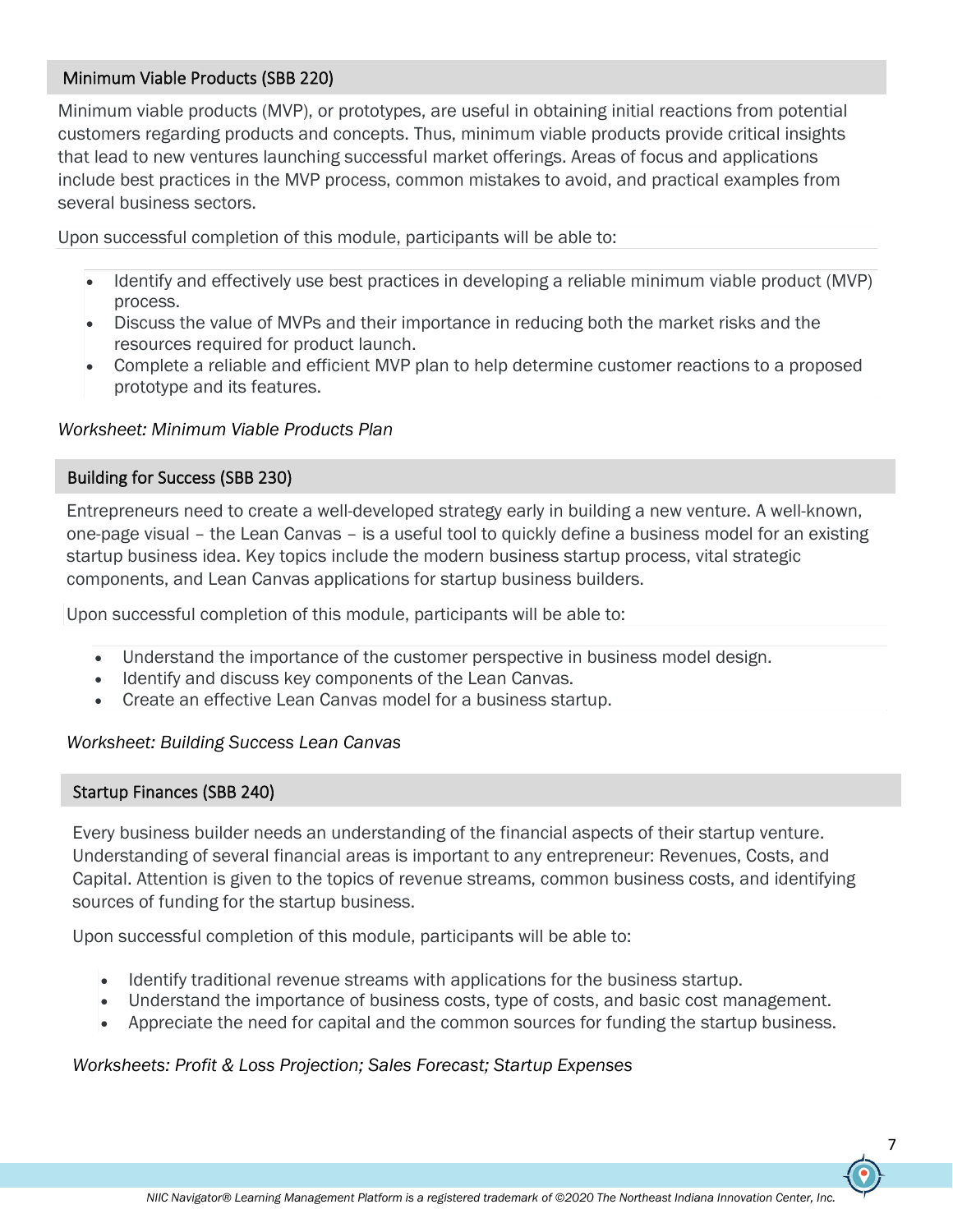### New Venture Pitch (SBB 250)

Business builders find it necessary to pitch their startup venture to potential investors and others with financial interests. Best practices in creating a compelling pitch, pitch components, and common pitfalls to avoid in pitch presentations are reviewed. Applications emphasize the preparation and development of an effective pitch deck for new ventures.

Upon successful completion of this module, participants will be able to:

- Briefly describe the necessary elements of a successful new venture pitch.
- Identify several best practices and common mistakes business builders make in the design and presentation of a new venture pitch.
- Effectively design and deliver a new venture pitch that will engage potential investors and others interested in a startup firm.

*Worksheets: Pitch Pad Self-Assessment; 10-Slide Pitch Deck Template; Startup Investor Pitch Deck; Rocket Pitch Rubric*

# Next Steps (SBB 260)

Startup ventures are complex and require a variety of business efforts for future growth and success. Several strategic initiatives that are vital to startup business ventures and sustainability are highlighted. Specific attention is given to primary functional areas of any new venture, including branding, business growth, efficient operations, marketing & sales, and mentors.

Upon successful completion of this module, participants will be able to:

- Discuss several important initiatives in the next stages of business development to the startup venture.
- Develop specific action plans to strengthen business venture performance.
- Apply proven business efforts to a specific business startup.

*Worksheets: Brand Brainstorming; Ansoff Growth Matrix; One-Page Marketing Plan; Target Market Comparison; Mentor Checklist*

### Banks & Entrepreneurs (SBB 270)

There are several reasons for financing the startup venture, as well as several sources of funding. Specific attention is given to the relationship with banks, the role of bank loans, and important factors to consider in debt financing for the new business. The advantages, challenges and expectations associated with bank loans are also reviewed.

Upon successful completion of this module, participants will be able to:

- Identify traditional sources of loans and financing for the business startup.
- Understand the key requirements for arranging business financing and the common purposes for assuming business debt.
- Discuss the process for acquiring bank loans and the challenges and expectations for such funding of the startup business.

*Worksheet: SCORE Business Loans*